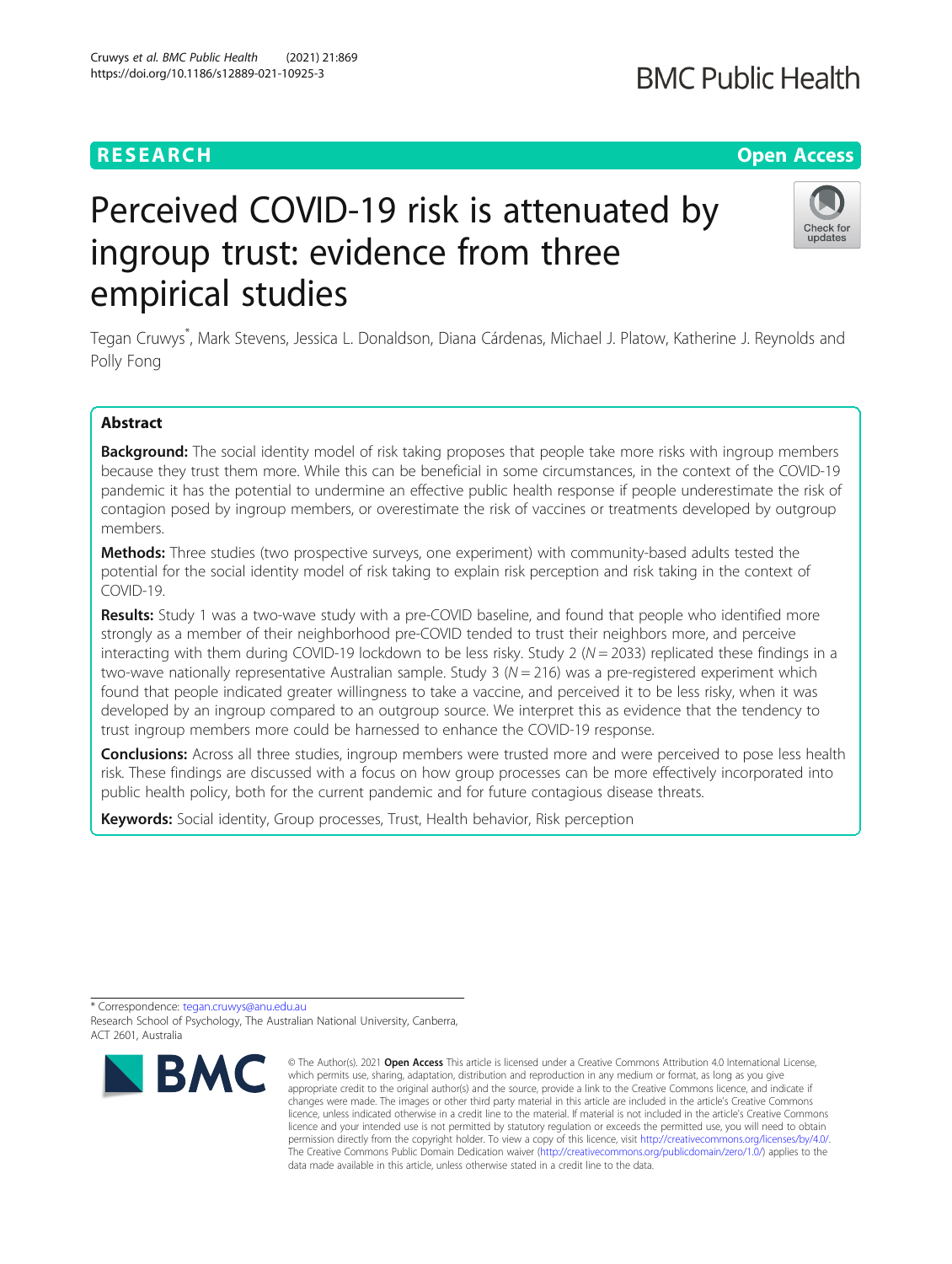# Background

In the face of the COVID-19 pandemic, governments have appealed to their populaces to engage in sustained behavior change *en masse* in an effort to reduce community infection rates. Effective and persuasive public health messaging has rarely (if ever) been more critical, and will remain so until vaccines have been effectively distributed worldwide.

A particular ongoing challenge has been persuading people to take precautions (e.g., physical distancing) within their closest social networks. Indeed, evidence points to a disconnect between the contexts that people perceive to be high risk and those where the majority of transmission is actually happening. Several epidemiological studies have found that the vast majority of COVID-19 transmission occurs in homes [\[1\]](#page-9-0), particularly at informal gatherings of family or friends [\[2\]](#page-9-0). Despite this, people are most concerned that they will become infected outside their homes, viewing strangers as the greatest threat, and public transport and crowds as the most dangerous environments [[3\]](#page-9-0).

These risk perceptions have real consequences for the precautions people take. For example, one large Australian study that was conducted at the height of the country's first COVID-19 wave in April 2020 found that while 84% of people were reducing their contact with strangers, only half were reducing contact in their workplace, and a mere 13% were reducing contact within their homes [[4\]](#page-9-0). However, research to date has rarely distinguished between how people evaluate risk for different kinds of targets (e.g., friends, strangers) or in different contexts (e.g., work, home), instead focusing on global perceptions and protective behaviors  $[5, 6]$  $[5, 6]$  $[5, 6]$  $[5, 6]$ . To enhance the success of public health messaging, we urgently require a framework that can explain the nuanced patterns of COVID-19 risk taking.

# A social identity approach to risk

Many of the behaviors recommended to reduce the spread of COVID-19 are fundamentally *social* behaviors (e.g., physical distancing; self-isolation). It follows then, that the science of social relationships is particularly relevant. One emergent social psychological framework that may help explain how people evaluate the risk of contagious disease is the social identity model of risk taking (SIMORT)  $[7, 8]$  $[7, 8]$  $[7, 8]$  $[7, 8]$  $[7, 8]$ . This model builds on the key principle of the social identity approach [\[9](#page-9-0), [10](#page-9-0)]: that our sense of self-definition is derived not only from our individual traits and qualities, but also from the groups we categorize ourselves as members of—our social identities. Crucially too, our social identities are not mechanistically determined by our "objective" group memberships, but rather, we subjectively and dynamically define ourselves in ways that are psychologically meaningful in a particular social context [\[11](#page-9-0)]. A person might be a resident of a neighborhood but feel no subjective affinity with it. Or, in contrast, a person might have a strong sense of identification with a neighborhood despite no longer residing there.

When a person does define themselves in terms of a particular social identity, this has cognitive, emotional, and behavioral consequences. Indeed, our perception of the world (including, but not limited to, our perception of health risk) is inextricably linked with how we define ourselves in relation to our own and other social groups (e.g., as a man, as a Canadian, or as a farmer)  $[12, 13]$  $[12, 13]$  $[12, 13]$  $[12, 13]$  $[12, 13]$ . Furthermore, when a particular social identity becomes salient to us, this affects how we perceive other people – as fellow ingroup members, or as outgroup members. A large body of work has demonstrated that ingroup members are extended a variety of benefits, such as more positive interpersonal evaluations and greater trust, cooperation, and support  $[14–17]$  $[14–17]$  $[14–17]$ . This is particularly true for members of groups that are most important to us (i.e., those groups with which we strongly identify).

Of these various benefits that tend to be extended to ingroup members over outgroup members, one of them – greater trust – might have something of a dark side. Indeed, SIMORT argues that, because ingroup members are typically trusted to a greater degree than outgroup members, this has systematic effects on the degree to which we see ingroup members (versus outgroup members) as a potential threat. Whether in the context of financial risk (e.g., "affinity fraud") [\[18](#page-9-0)], corporate espionage, or most relevant for our purposes here, contagious disease, people tend to use shared group membership as a heuristic for 'safety' and are thus more likely to behave in ways that place their fate 'in the hands' of ingroup members. It follows from SIMORT, then, that social identity processes are central to an effective COVID-19 response because people systematically overestimate risks associated with interacting with outgroup members, while underestimating risks associated with interacting with ingroup members.

Initial evidence for SIMORT comes from a variety of domains spanning large scale field studies at mass gatherings, longitudinal evaluations at festivals, through to controlled experimental laboratory studies. For example, American university students perceived drinking beer from cans emblazoned with their university logo to be less dangerous than from cans where such labelling was absent [\[19\]](#page-9-0). Along similar lines, in a sample of over 1300 young people at an Australian school leavers festival, researchers found that those who strongly identified with other festival attendees reported greater trust in fellow attendees and, in turn, rated as less risky behaviors such as sharing drinks, unprotected sex, or walking home alone while at the festival [\[7](#page-9-0)]. Another field study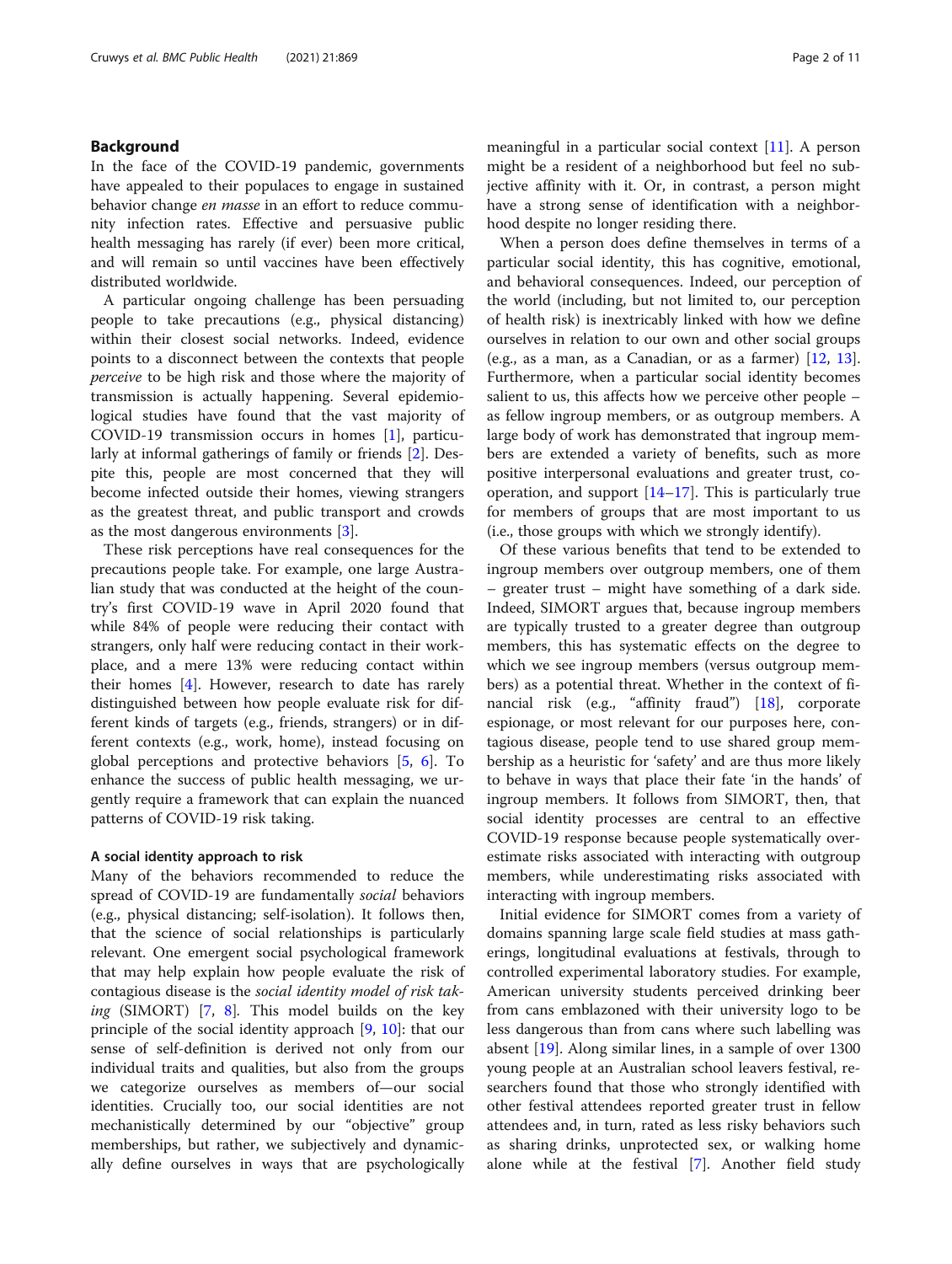conducted at music festivals in the United Kingdom found that those who identified with fellow attendees reported reduced vulnerability to disease and a greater likelihood of engaging in health risk behaviors [[20\]](#page-9-0).

Finally, there is experimental evidence for SIMORT. One experimental study found that the need for personal space is attenuated when one shares a social identity with others, such that English university students in two lab experiments placed chairs closer together when their anticipated discussion partner was an ingroup member rather than an outgroup member [[21](#page-9-0)]. Another experiment randomly assigned Australian university students to either a "green" or "red" group (ostensibly on the basis of their color perception). Participants were asked to complete a Lego model that they were told had been commenced by a previous participant from the green group (i.e., either an ingroup or outgroup member). The experiment also manipulated disease salience, with half of the participants encountering what appeared to be used tissues in the workspace, and the experimenter stating that the previous participant had a cold. After completing the Lego task, participants reported that they had taken a greater risk with their health in the disease salient conditions, but *only* when the previous participant was an outgroup member [\[7](#page-9-0)]. This suggests that in a context where the threat of contagious disease is salient, people are less sensitive to this risk when the source is an ingroup member.

#### The current research

Although this evidence is suggestive, the applicability of SIMORT to the COVID-19 pandemic is not yet clear. The context in which people evaluate the risk of social interaction has fundamentally changed, and pre-COVID research is unlikely to have fully captured the determinants of relatively novel health behaviors such as physical distancing. Therefore, the current program of research sought to urgently fill this gap and contribute to the COVID-19 response. The primary hypothesis, assessed across all three studies with Australian participants, was that shared group membership will increase trust in members of the ingroup, which, in turn, will reduce COVID-19 related risk perception and increase COVID-19 related risk taking.

# Study 1

Study 1 sought to examine this hypothesis in a community sample of people who expressed interest in getting involved in a social participation campaign in their local neighborhood. This two-wave survey was collected in collaboration with community not-for-profit organization Relationships Australia, with the original goal of providing an evaluation of *Neighbour Day –* a grassroots community participation initiative to increase social participation and social cohesion. However, given that (a) the baseline survey was distributed in the 2–4 weeks before the COVID-19 pandemic reached Australia, and (b) Neighbor Day could not take place in its original form due to severe local restrictions, this project was redesigned prior to the Time 2 follow-up to enable the investigation of the present research question.

#### Method

Participants were 97 community members (78 female, 18 male, 1 did not disclose) originally recruited prior to the pandemic via the Relationships Australia website ([https://neighbourday.org/\)](https://neighbourday.org/) and a mailing list of people who had expressed interest in the Neighbour Day campaign. Participants were aged 23 to 76 ( $M = 46.33$ ; SD = 14.79) and were located in the seven different states and territories of Australia, with 79 different postcodes represented. Participants at Time 1 (T1) were entered into a prize draw to win one of two AUD\$200 gift vouchers. At Time 2 (T2), all participants received a AUD\$30 gift voucher.

T1 was completed in early March 2020 (81% in the first 3 days of March), prior to community spread of COVID-19 in Australia or the implementation of any local restrictions. T2 was collected from 6 to 30 April, during the most extreme national COVID-19 restrictions, including a stay-at-home order, forced closure of dine-in restaurants and cafes, and strict limits on household visits. However, daily exercise was permitted, including with people from other households if physical distancing was maintained.

#### Measures

Neighborhood social identification At T1, the four item social identification scale was included (FISI) [\[22](#page-9-0)], with items such as "I see myself as a resident of this neighborhood" measured on a seven point scale from strongly disagree [1] to strongly agree [7],  $\alpha = .84$ .

Trust A one-item measure of ingroup trust adapted from prior research [\[23\]](#page-9-0) was included: "People in this neighborhood can be trusted", which was rated on a seven-point scale from strongly disagree [1] to strongly agree [7].

Perceived risk of interaction with neighbors during **lockdown** A single item was adapted from previous risk research [[7](#page-9-0)] to evaluate the perceived risk of interacting with neighbors during lockdown: "How safe or unsafe do you feel while interacting with people in your neighborhood?", which was measured on a seven-point scale from very unsafe [1] to very safe [7]. To aid interpretation, this item was reversed such that high scores represented a greater degree of perceived risk.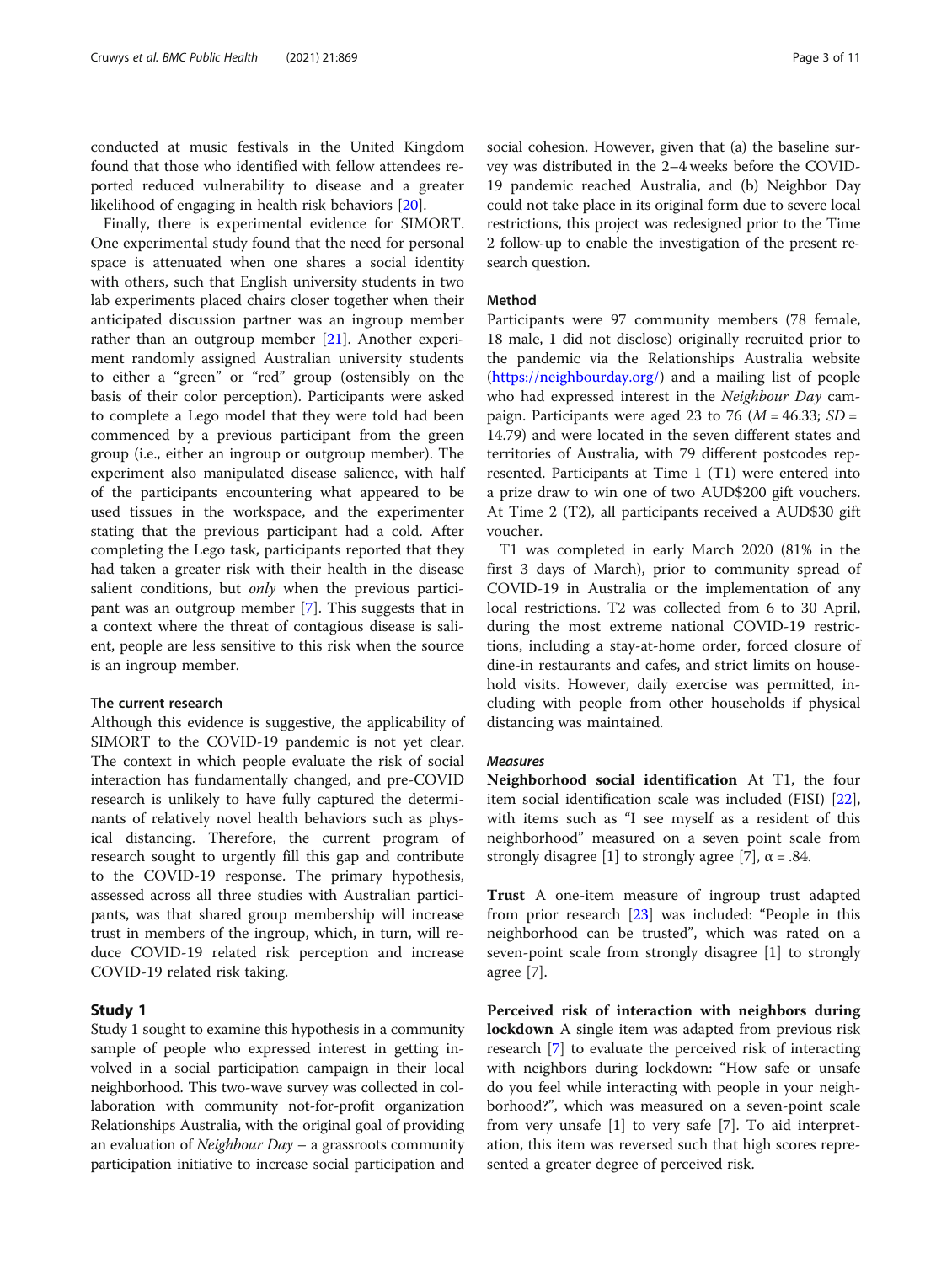# Results

To evaluate the hypothesis, a mediation model was specified in PROCESS (v.3.3) [\[24](#page-9-0)] with 5000 bootstrapped samples in which the predictor variable was T1 neighborhood identification, the mediator was T2 neighborhood trust, and the dependent variable was T2 perceived risk of neighbor interaction. The key test of the hypothesis was a significant indirect effect, indicated by a 95% confidence interval that did not cross zero [[24\]](#page-9-0). T1 neighborhood identification significantly and positively predicted T2 neighborhood trust,  $β = .49$ ,  $p < .001$ . T2 neighborhood trust was, in turn, associated with lower T2 perceived risk of neighbor interaction,  $\beta = -.23$ ,  $p =$ .045. Supporting the hypothesis, the indirect effect of neighborhood identification on perceived risk of neighbor interaction via trust was significant,  $β = -.11$  (95%) CI: −.23, −.005). The model is summarized in Fig. 1.

### Discussion

Study 1 found that people who identified more strongly as a member of their neighborhood prior to the COVID-19 pandemic were more likely to trust their neighbors during lockdown, and thus, perceived interacting with their neighbors during lockdown to be safer. A major strength of Study 1 was its pre-COVID baseline, which sets it apart from the majority of COVID-19 research and increases our confidence that our measure of neighborhood identification was 'uncontaminated' by the swift social and economic changes that occurred in response to the pandemic. However, limitations were its relatively small sample size and the fact that a baseline measure of risk was not available. Study 2 sought to address these limitations.

# Study 2

Study 2 was a multi-wave nationally representative survey of social psychological determinants of COVID-19 related behaviors. Study 2 sought to replicate Study 1 with several improvements including a large sample size,

baseline measures of all variables, and a more behaviorally-oriented dependent variable. Furthermore, risk aversion toward other groups (not just the focal ingroup) was also measured, to assess whether the effect of social identity processes on risk were (as hypothesized) specific to the ingroup. This is important because it is also possible that social identification is associated with generalized risk perception, whereas SIMORT proposes a specific effect on the risk arising from ingroup (vs. outgroup) members. Study 2 occurred entirely during the period of COVID-19 restrictions, and so it was possible to analyze the data using a completely lagged design in which social identification with the neighborhood predicted change in trust and, indirectly, change in perceived COVID-19 risk.

# Method

Participants ( $N = 2033$ ) were Australian residents stratified by age, sex, ancestry, and income. Recruitment was conducted using a Qualtrics panel, with participants paid the standard panel rate for their time. The sample was aged from 18 to 87 ( $M = 49.90$ ;  $SD = 16.80$ ), and comprised 1071 women (56.6%), 960 men (47.2%), and 4 other (0.2%). Due to the sampling strategy, the sample was diverse in geographic location (with all regions of Australia represented proportional to population), educational attainment, income, and ancestry.

T1 was collected between 11 May and 27 May 2020, at a time when Australian governments (both federal and state-level) were beginning to reduce some of the strict limitations that had been established throughout March (e.g., restaurants were reopening with strict physical distancing limits). T2 (collected between 16 June and 16 July) was completed 2 weeks after restrictions were further eased (e.g., gatherings of up to 20 people were allowed) to examine whether people maintained physical distancing when these behaviors were perhaps most

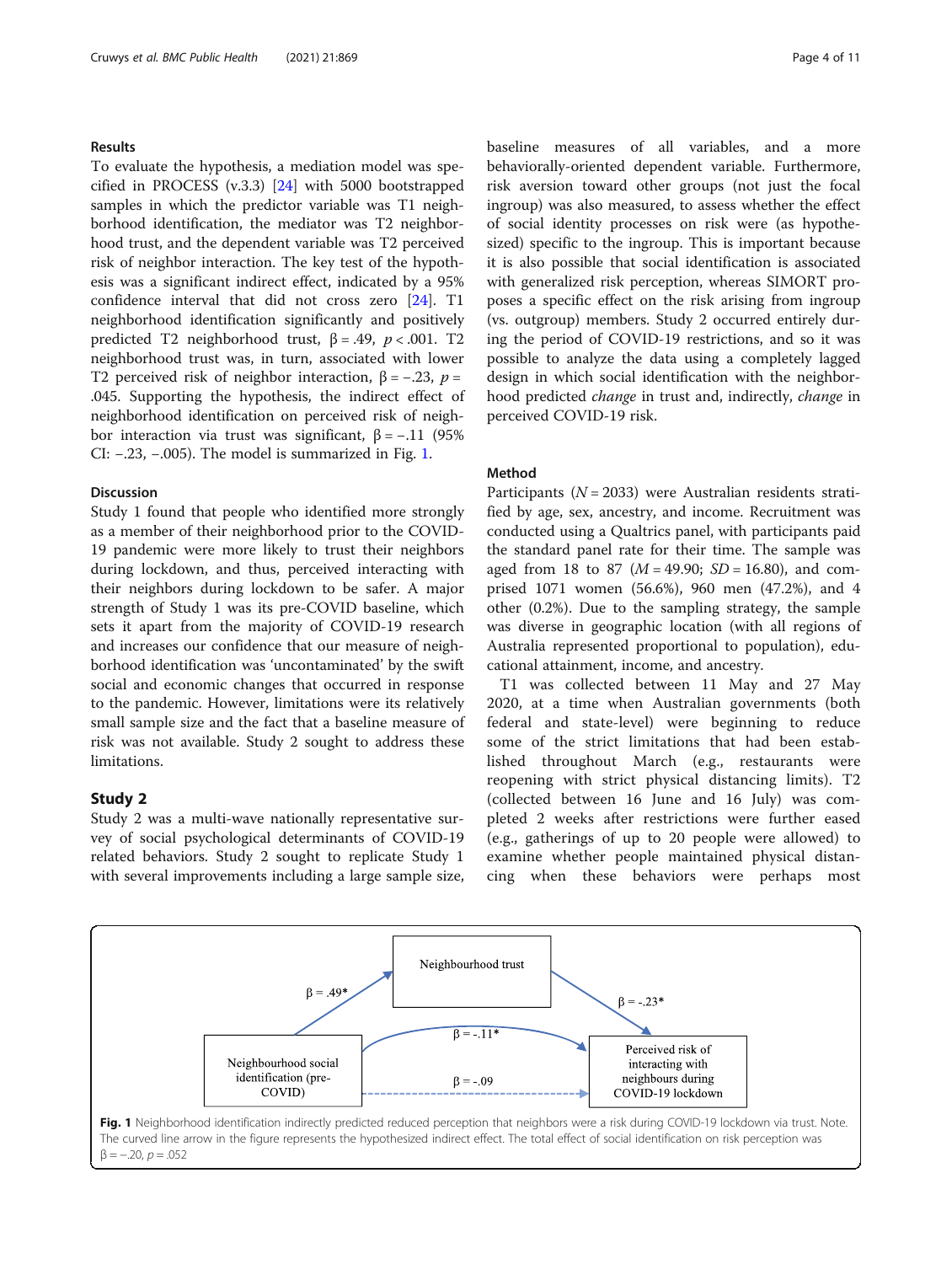important – as formal restrictions were reduced and the risk of community transmission was increasing.

# Measures

Neighborhood social identification The single item social identification scale (SISI; 22) was used to measure neighborhood social identification, as follows: "I identify as a member of my neighborhood" on a sevenpoint scale from strongly disagree [1] to strongly agree [7]. This scale has been validated and widely used, with evidence suggesting it has comparable psychometric properties to longer social identification scales [[22,](#page-9-0) [25\]](#page-9-0).

Trust A single item was used: "In general, I trust my neighbors" with response options from do not trust at all [1] to trust unconditionally [7]. This one-item trust measure was adapted from a validated single-item general trust scale, which has been widely used in population surveys [[26\]](#page-9-0).

# Physical distancing from neighbors during lockdown

Study 2 used a more behaviorally-oriented indicator of risk taking (vs. risk aversion): the degree of actual physical distancing from neighbors that participants indicated that they engaged in. Participants were given the following background: "Social distance rules endorsed by the Australian government stipulate a distance of 1.5 meters between yourself and others. But really it is you that decides how much distance you keep from different people. Imagine walking down the street, how much distance do you think you would keep between yourself and the other persons listed below?" Different options were then presented including "a neighbor" (our focal group for this analysis), as well as "a person from another neighborhood", "a stranger" and "a close friend". Response options ranged from no distance [1] to more than 2.5 m [7]. Visual indicators of the distance between

two people, modelled on local public health messaging, were included to aid interpretability.

#### Results

To evaluate the hypothesis, a mediation model was specified in PROCESS (v.3.3) [[24](#page-9-0)] with 5000 bootstrapped samples in which the predictor variable was T1 neighborhood identification, the mediator was T2 neighborhood trust, and the dependent variable was T2 physical distancing from neighbors. In addition, the covariates of T1 neighborhood trust and T1 physical distancing were also included, such that residuals (change over time) in the mediator and dependent variable were the focus of the analysis.

T1 neighborhood identification significantly and positively predicted T2 neighborhood trust,  $β = .18$ ,  $p < .001$ , and T2 neighborhood trust was, in turn, significantly associated with reduced T2 physical distancing,  $\beta = -.11$ ,  $p < .001$ . Supporting the hypothesis, the indirect effect of neighborhood identification on physical distancing via trust was significant, β = −.02 (95% CI: −.03, −.01). The model is summarized in Fig. 2.

# Sensitivity analysis

As an additional test of the model, we calculated the dependent variable as the *difference* between the degree of physical distancing from (a) a person in one's own neighborhood and (b) a person from another neighborhood. If significant, this analysis would suggest that the social identification is not related to a general tendency to physically distance from everyone (or not), but rather its effects on risk are, as hypothesized, specific to the social group in question. This would strengthen our confidence that this is a social identity phenomenon.

In this analysis, which in line with the primary model included T1 covariates, the effect of T1 neighborhood identification predicted T2 neighborhood trust (β = .18,  $p < .001$ ), and trust predicted the difference between

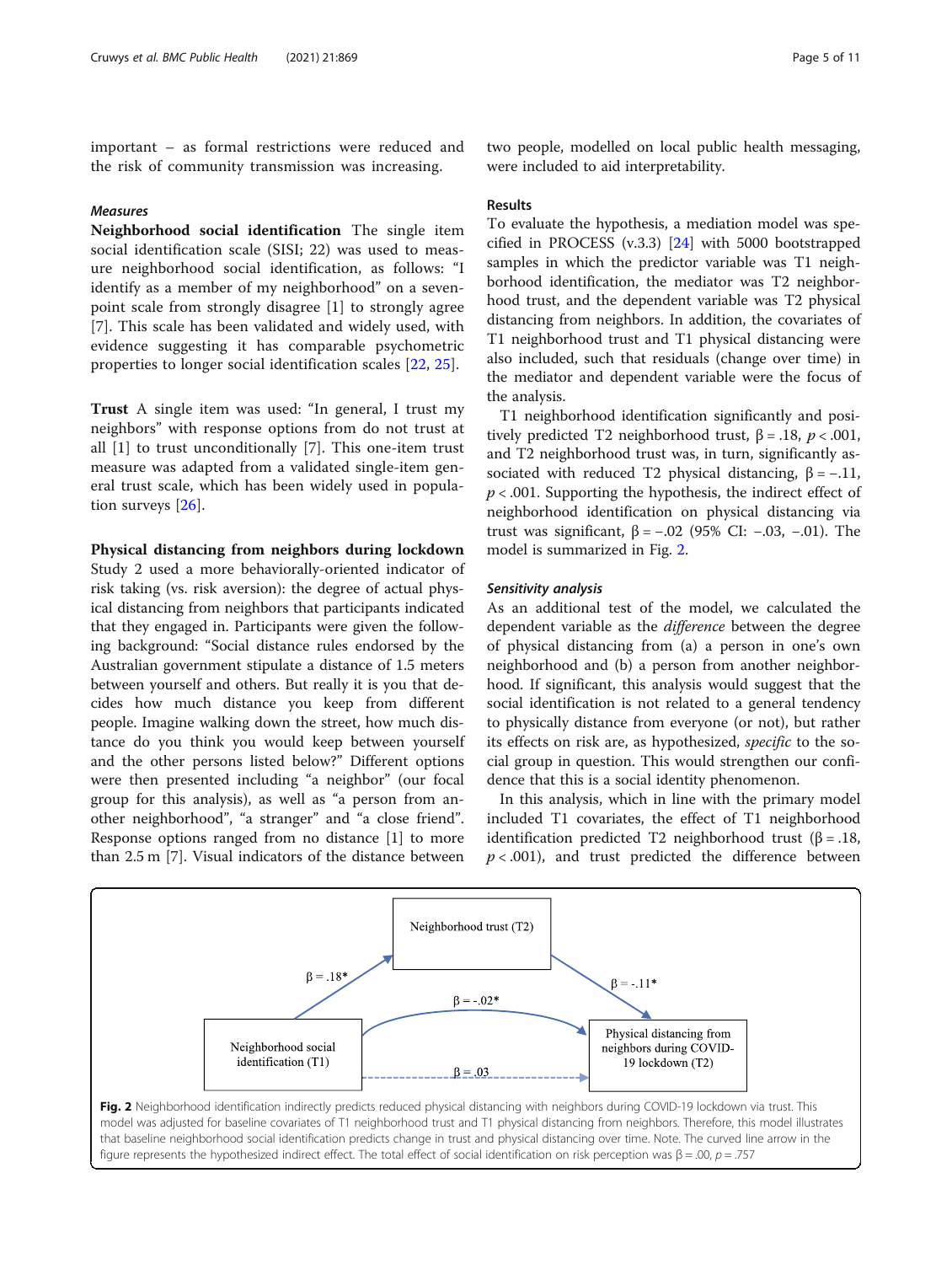distancing towards neighbors versus non-neighbors at T2 ( $\beta$  = -.08,  $p$  = .008). The indirect effect was significant,  $\beta$  = -.01 (95% CI: -.026, -.003).

A final follow up analysis sought to evaluate whether the effects were specific to neighbors or generalizable to other groups by replacing the dependent variable and associated covariates with (a) people from other neighborhoods, (b) a stranger, and (c) a close friend. In no case was there a significant indirect effect, or an effect of T2 neighborhood trust on physical distancing.

# Discussion

Study 2 replicated the results of Study 1 and built on them in several ways. First, it was able to control for baseline levels of neighborhood trust and physical distancing, which increased our confidence in the direction of the hypothesized effects. Second, in Study 2 the measure of COVID-19 risk was based on self-reported behavior of a key COVID-19 preventative measure: degree of physical distancing. This increases our confidence that these psychological processes have public health implications. The hypothesized indirect effect and focal model pathways, although significant, were substantially smaller in Study 2 than in Study 1. This is likely due, at least in part, to the inclusion of covariates (i.e., because we modelled the relationships between residuals). However, another possibility is that the effects are more modest in size for risk taking compared to risk perception. A final strength of Study 2 was the inclusion of measures of physical distancing with non-focal (out) groups, and we found that the effect of ingroup trust was specific to fellow ingroup members, and did not extend to other groups (including people from other neighbors, strangers, or close friends).

# Study 3

Study 3 sought to extend our analysis in two ways. First, it utilized an experimental design to provide the strongest test of the causal role of ingroup trust on COVID-19 risk. Second, it utilized validated multi-item measures of trust and risk behavior. Third, it included a control condition, with a view to investigating the inferences people make about trust and risk in the absence of explicit information about group membership. Fourth and finally, Study 3 aimed to provide an initial test of how the link between ingroup trust and COVID risk might be fruitfully used to inform the public health response. We reasoned that one of the greatest challenges of behavior change still ahead in combating the pandemic is persuading the global population to accept a COVID-19 vaccine. All vaccines have some (usually extremely small) risk associated with them, and these potential risks are often amplified and given undue emphasis by vaccine sceptics [\[27](#page-9-0), [28\]](#page-9-0). In line with our theoretical

model, we reasoned that people will perceive a vaccine as less risky, and indicate a greater willingness to take the vaccine, if it has been developed and endorsed by ingroup (rather than outgroup) members because of the greater trust we have for them.

#### Method

Participants were 216 Australian residents recruited for an online experiment via Prolific, an academic research web platform, between 13 and 17 August 2020 – when hundreds of vaccines were in development, but results of phase 3 trials were not yet available. Participants were 108 men and 104 women, with four people indicating that they were non-binary or choosing not to disclose their gender. Participants ranged in age from 18 to 72  $(M =$ 30.67;  $SD = 10.55$ ) and were diverse in terms of their educational attainment. Participants were paid the standard Prolific rate for their time (approximately AUD\$8.30/h).

Study 3 was an experiment with three conditions: ingroup source, outgroup source, and control. Participants were asked to consider a hypothetical scenario in which a COVID-19 vaccine was announced in a press conference by Australia's medical officials. Participants first completed a social identification scale to make their social identity as an Australian salient.

Participants were then asked to imagine that the following scenario in a speech attributed to Australia's chief medical officer. The control condition excluded the text in square brackets and did not attribute the vaccine or the risk evaluation to any particular group.

"I am pleased to announce that a first vaccine for COVID-19 will, from tomorrow, be available to the Australian public.

The vaccine was developed by [Australian/French] scientists and has passed the final stage of testing. It showed an 85% success rate in preventing the virus and carries only a 2% risk of serious side effects, which [our/France's] leading health experts consider an acceptable level of risk.

Of course, this vaccine is being made available around the world, including in Australia. A website has just gone online where everyone can sign up to receive the vaccination, and indicate the doctor's surgery where they would like to receive it.

This will be the first stage in rolling out the vaccine to all Australians."

French people were selected as the outgroup for several reasons. We sought a real-world outgroup which was perceived by Australians to be of similar status (e.g.,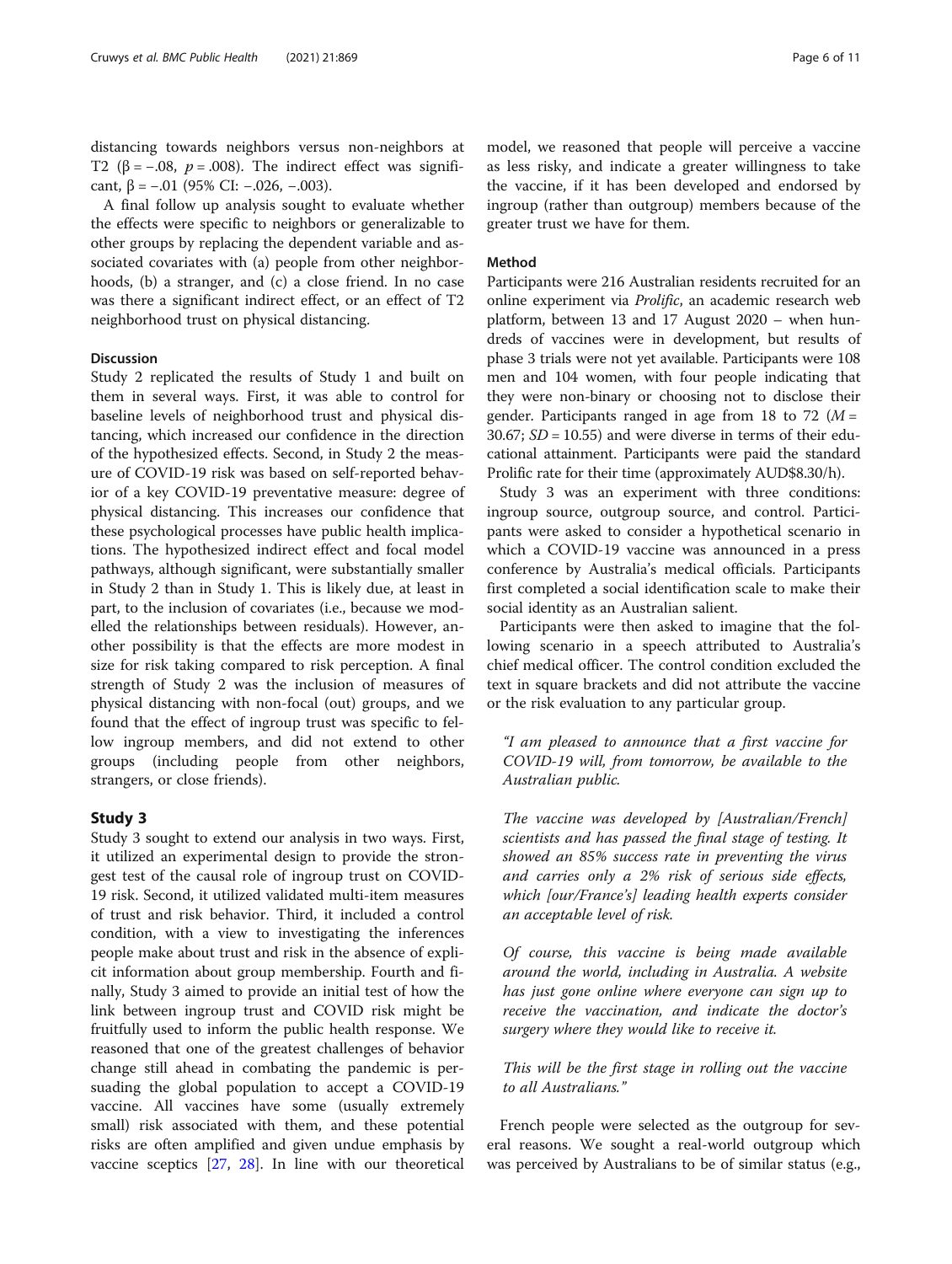unlike the United States which is typically perceived as higher status) and to be a nation about which Australians tend to have relatively neutral stereotypes (e.g., unlike Canada, which is typically perceived very positively).

The design, measures, hypotheses and analyses were pre-registered ([https://aspredicted.org/h8qj9.pdf\)](https://aspredicted.org/h8qj9.pdf). The pre-registration also included a power analysis, which indicated a recruitment target of 250 to achieve a minimum sample size of 207 for analyses.

# Measures

Trust In Study 3, trust was measured using a comprehensive validated scale adapted from previous research [[29\]](#page-10-0). As well as some items related to general trust, this measure included subscales relating to perceived integrity (e.g., "Sound principles seem to guide [Australian/ French] scientists' behavior"), benevolence (e.g., "[Australian/French] scientists would not knowingly do anything to hurt me") and competence (e.g., "I feel very confident about [Australian/French] scientists' skills"), each rated on a scale from disagree strongly [1] to agree strongly [5]. The underlined content was removed in the control condition. Two of the items from the original scale could not be readily adapted to the experimental context of Study 3, yielding a 19-item scale [[7\]](#page-9-0). The scale has primarily been used as a single unitary indicator of trust in prior research [[30\]](#page-10-0) and the overall reliability  $(\alpha = .91)$  suggested this was also appropriate here.

Perceived COVID-19 vaccine risk Perceived risk of the proposed vaccine and willingness to take the vaccine was measured using four items adapted from prior research [[7](#page-9-0)], each measured on a continuous sliding scale from not at all [0] to extremely [100]. The items were "How risky do you think receiving the vaccine is?", "How safe do you think having the vaccine is?", "How risky do you think not having the vaccine is?", and "How likely is it that you will sign up for the vaccine?". Three items were reversed such that higher scores represented a greater perceived risk (and avoidance) of the hypothetical vaccine  $(\alpha = .86)$ . In addition to the Cronbach's alpha, the unitary structure of these items was further supported by an exploratory factor analysis, which revealed only one factor with an eigenvalue  $>1$  that accounted for 70% the variance, with each item loading onto this factor at >.72.

Manipulation check At the end of the study, participants were asked "In the scenario you were asked to imagine, which scientists had developed the vaccine?" with response options of "Australian", "French", "American", "I can't remember" and "It didn't say which scientists developed the vaccine". Participants in the ingroup and outgroup conditions were required to accurately identify the nationality of the scientists in their vignette to pass the manipulation check, while either of the final two options were acceptable to pass the manipulation check in the control condition.

# Results

Initially, 250 people completed the study, however, in accordance with our pre-registered data management plan, 34 who failed the manipulation check were excluded. This left 216 participants in the final sample.

The hypothesis was tested using PROCESS [\[24](#page-9-0)] with 5000 bootstrapped samples. Experimental condition was entered as the (categorical) independent variable, trust in scientists was the mediator, and perceived vaccine risk was the dependent variable. All combinations of contrast coding were used in the mediation analysis such that comparisons were examined between each pair of conditions. Of these, only those comparing the ingroup source to the outgroup source were significant. This model is presented in Fig. [3.](#page-7-0)

Participants in the ingroup condition expressed greater trust in the vaccine scientists,  $β = .53$ ,  $p < .001$ . Trust in vaccine scientists, in turn, predicted a reduction in perceived risk and avoidance of the COVID-19 vaccine,  $β = -.23, p = .005$ . Supporting the hypothesis, the indirect effect was significant,  $β = −12$ . (95% CI: −.27, −.02).

Comparisons between the control condition and each of the group membership conditions revealed no significant effects except the effect of trust on risk, which was robust in all conditions. However, inspection of the estimated marginal means (presented in Fig. [4](#page-7-0)) indicated that, rather than falling between the ingroup and outgroup conditions, the control condition most closely resembled the ingroup condition, albeit with a slightly wider variance that rendered its comparison with the outgroup condition nonsignificant.

#### Discussion

Study 3 provided several new insights. It replicated the previous studies in finding that ingroup trust is a key predictor of COVID-19 risk. However, Study 3 focused on a different domain of risk: perceived riskiness of and willingness to receive a COVID-19 vaccine. This is important because it suggests ways in which the general tendency towards ingroup trust might be utilized for effective public health messaging – by emphasizing that vaccine development is an ingroup initiative being spearheaded by ingroup members. Of course, for many people around the world, the scientists developing COVID-19 vaccines will be outgroup members (based on nationality). However, shared identity can nevertheless be emphasized on dimensions other than nationality, potentially encompassing all of humanity [\[31,](#page-10-0) [32\]](#page-10-0).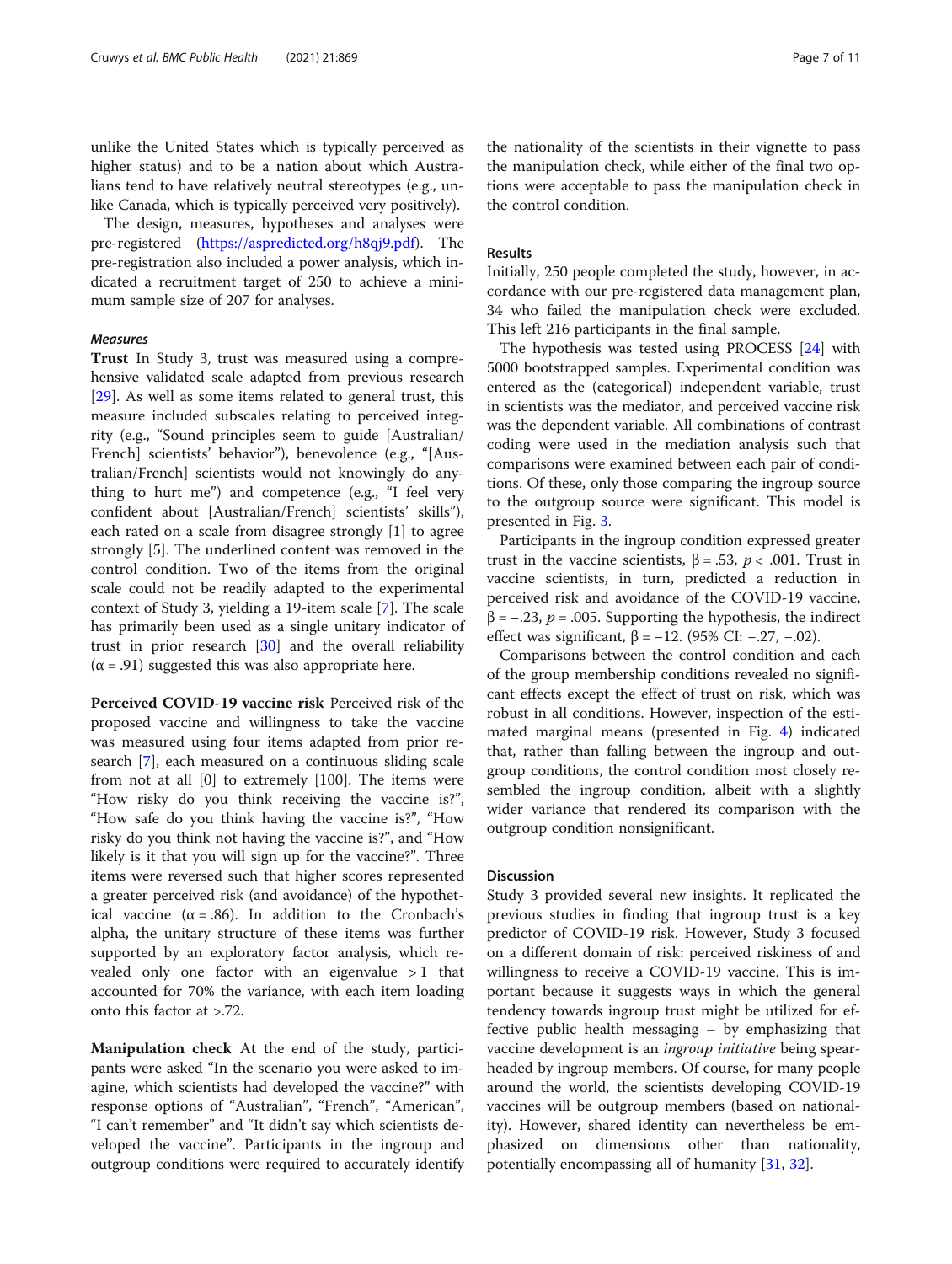<span id="page-7-0"></span>

Study 3 had several strengths over the prior studies, including its pre-registered experimental design and its use of more comprehensive validated measures of the constructs of interest. However, a limitation of Study 3 was that the findings may have been influenced by the specific ingroup and outgroup selected (Australia and France), and the real-world intergroup dynamics of these groups driven by normative content and status. The effects may have been quite different if, for example, a high status country (e.g., the United States) had been selected as the outgroup. Findings should thus be generalized with caution, and with consideration of these dynamics. This limitation is best addressed in research by employing a minimal group paradigm, where the groups in question have no real-world "baggage" associated with them. Although this was not possible in the context of the present study, previous research has shown that the effects proposed in SIMORT also emerge in the context of such paradigms [[7\]](#page-9-0). The comparison to the control condition provided some tentative evidence that in the absence of group membership information, participants may infer a shared group membership – at least in the context of a local vaccine roll-out or similar

public health initiative. This is promising for intervention efforts, because it suggests that in countries where vaccine developers are an outgroup, de-emphasizing the nation of origin may reduce vaccine hesitancy.

# General discussion

Across three studies, we have found evidence that COVID-19 risk and preventative behaviors are fundamentally structured by our group memberships – and most pertinently, by the greater trust that we afford fellow ingroup members. Study 1 demonstrated that people who strongly identified as a member of their neighborhood prior to the pandemic trusted their neighbors more during lockdown, and felt that interacting with them would be safer. Study 2 replicated this in a nationally representative sample of over 2000 people, finding that neighborhood social identification predicted positive change in neighborhood trust, which in turn predicted reduced physical distancing from neighbors. Study 2 also demonstrated that this phenomenon was sensitive to the specific group membership of the target group, with physical distancing from strangers, close friends, or people from other neighborhoods unaffected by

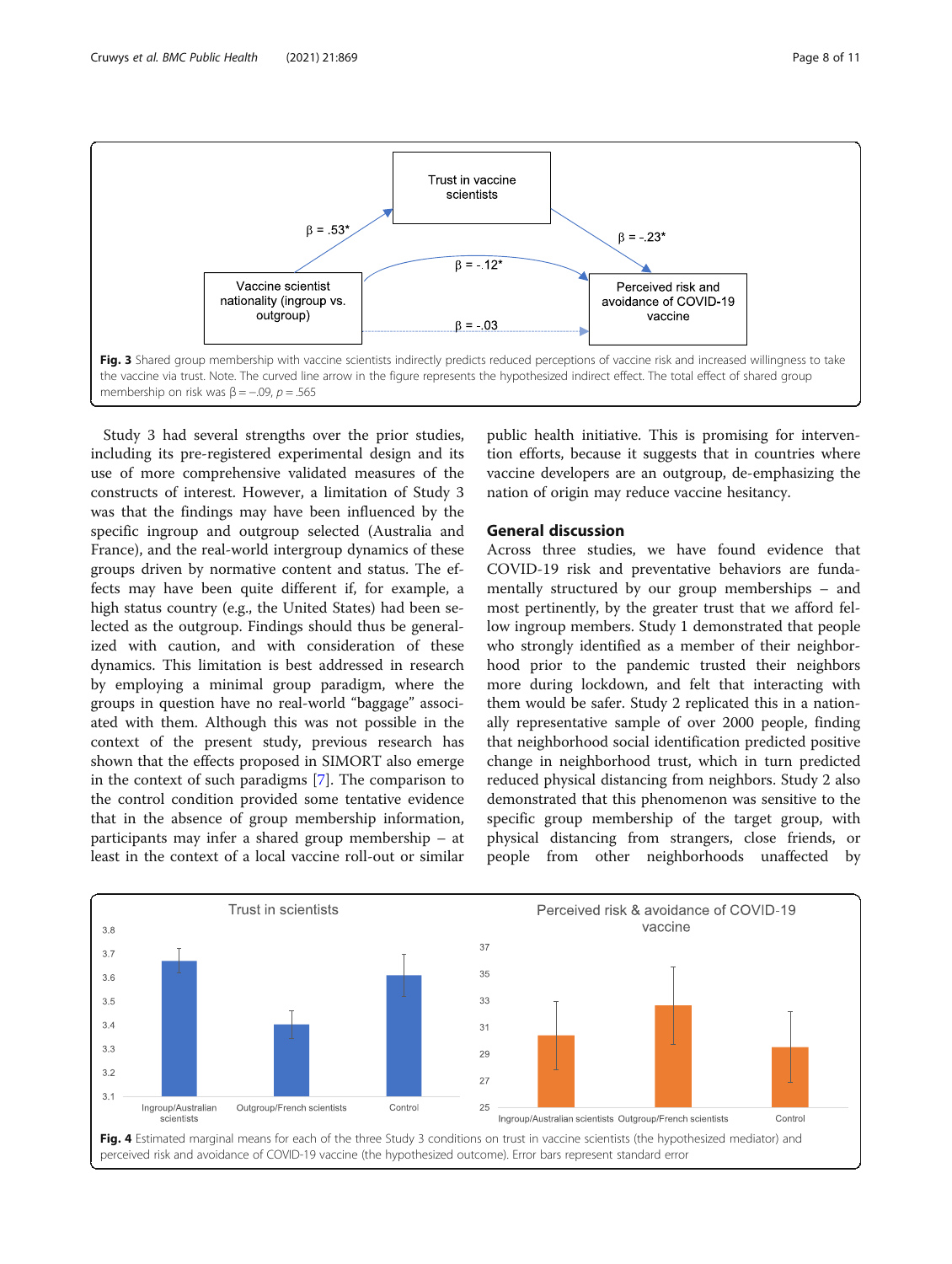neighborhood trust. Study 3 was a pre-registered experiment that sought to test whether it might be possible to harness these social identity processes in a positive way: to reduce perceived risk of a COVID-19 vaccine and increase willingness to receive it. Here, we found that participants who considered a vaccine developed by ingroup scientists (compared to outgroup scientists) were more likely to trust those scientists and, in turn, were less likely to perceive the vaccine as risky and were more willing to receive it.

# Theoretical implications

The evidence presented here speaks to the nuanced understanding of group processes, and trust in particular, that is needed to accurately model health behavior. Of course, ingroup trust has many benefits, such as facilitating cooperation, helping, and, particularly relevant in this context, solidarity in the COVID-19 response [\[3](#page-9-0)]. However, ingroup trust also has some very concrete downsides, as demonstrated here. Similarly, there may well be situations in which the tendency to overestimate risk of outgroup members and underestimate risk of ingroup members is also beneficial. Indeed, this is a key argument of behavioral immune system researchers, who argue that people are largely accurate in their heuristic that outgroup members are a more likely source of disease [\[33](#page-10-0), [34\]](#page-10-0). Nevertheless, these studies illustrate that knowledge of group processes is crucial to the capacity of researchers, health professionals, and policymakers to accurately predict – and effectively influence – COVID-19 related risk behaviors.

The findings also speak to the utility of behavioral science, and social psychology in particular, to provide meaningful recommendations for tackling real-world problems. Indeed, as others have argued, this may be most especially true in times of crisis [[35](#page-10-0)–[37](#page-10-0)]. Although the COVID-19 pandemic precipitated an unprecedented investment in vaccine and treatment research (which is, of course, crucially important), investment in behavioral science has been more muted. We argue this represents a lost opportunity at a time where behavioral science is proving crucial to effective decision making and communication [[38\]](#page-10-0).

# Practical implications

There are several implications of these findings for the practical management of the COVID-19 pandemic (and indeed, future contagious disease threats). First, they suggest that a particularly beneficial focus for public health messaging may be emphasizing the dangers posed by the people we are closest too (e.g., friends, family, and those in one's neighborhood). People require very little encouragement to avoid strangers and outgroup members. However, the perceived risk is lower in one's closest networks, and even if people are aware of these risks, they may be more likely to consider them worth taking. Therefore, investment is needed in messaging to provide people with guidance about how gatherings with loved ones can be made safer.

Similarly, uptake of COVID-19 vaccination (or indeed, other novel health behaviors) is likely to be greatest when promoted or developed by ingroup members – who are perceived to be more trustworthy. "We are all in this together" has become a cliché in the COVID-19 pandemic, but it is a wise and effective government that is able to not only claim this axiom, but also embody it consistently in its public health messaging [[39\]](#page-10-0).

# Limitations and future directions

One notable feature of these studies is that they were all conducted in Australia, a country that has to date been relatively successful, globally speaking, in its COVID-19 response. COVID-19 risk in the community is therefore objectively lower than many countries, and risk perception may also be attenuated. However, it is worth noting that all three studies included participants based in Melbourne, which had recorded over 20,000 cases and 820 deaths at the time of writing and endured one of the longest and most restrictive lockdowns in the world. Therefore, it is not the case that Australia has been entirely spared by the pandemic. Future studies examining these effects might be particularly compelling if they were able to demonstrate that rates of COVID-19 transmission were affected by one's subjectively assessed group membership with, and trust in, the index case. Importantly, though, we would not expect overall differences in likelihood of transmission to differ between "low" and "high" identifiers with any particular social group. Rather, social identity can explain why certain people take risks with certain targets – and it is this more nuanced perspective on risk that warrants continued investigation in future research.

# Conclusions

COVID-19 has become a pandemic when many other candidate viruses did not. This, we contend, is at least partly because it exploited fundamental features of human psychology: our strong desire for human contact, and our willingness to discount risk associated with our closest companions. In three studies, this paper found that our willingness to take risks associated with COVID-19 transmission (e.g., be in close proximity with others; be vaccinated) is greater when the source of these risks is perceived to be a member of one's own valued social group. This tendency was fully mediated by our tendency to trust ingroup members, even in circumstances where this might be detrimental to our health.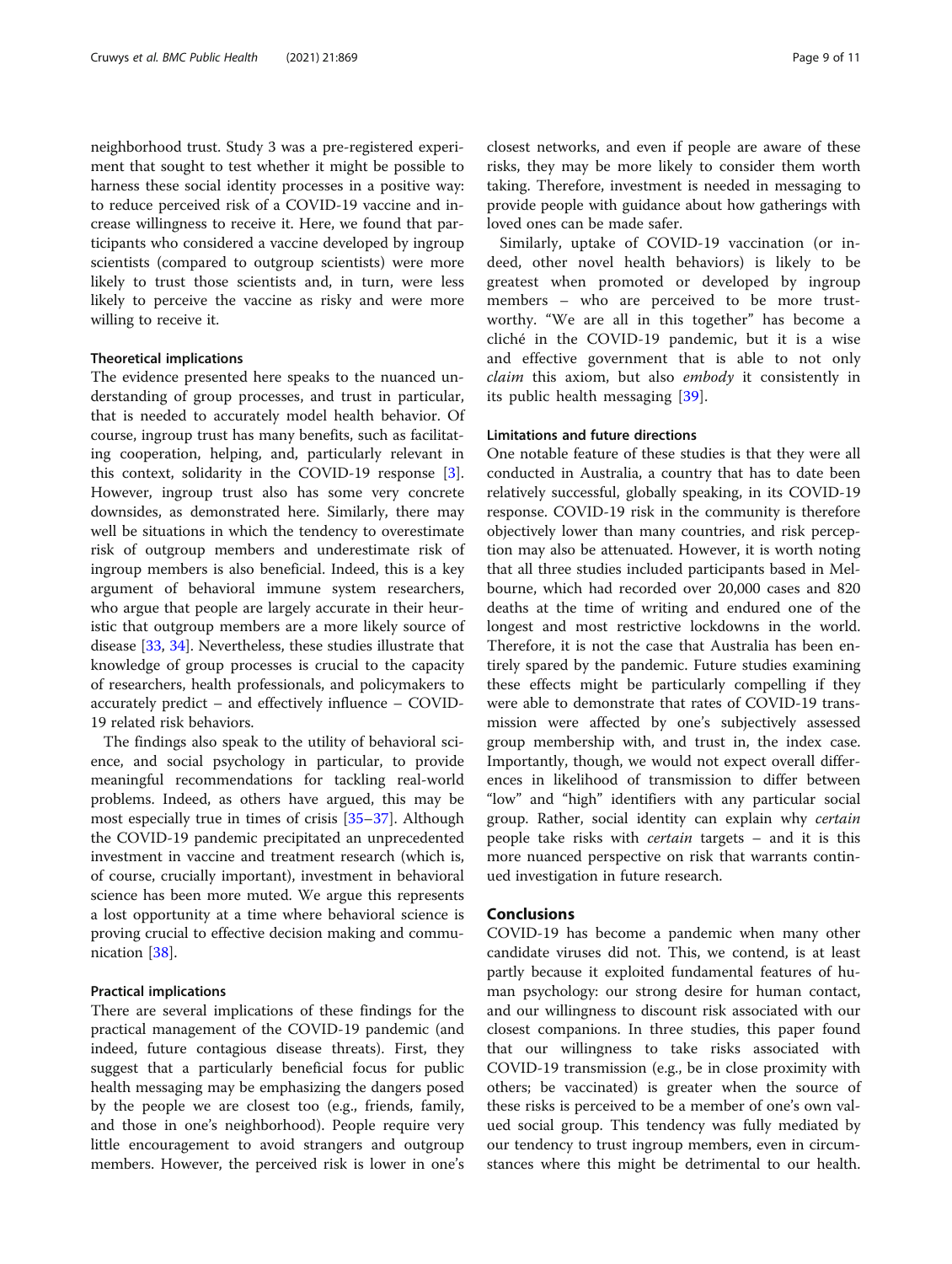<span id="page-9-0"></span>To tackle this and future pandemics more effectively, it is vital that public health messaging effectively communicates that transmission risk is often greatest with the people we care most about.

#### Abbreviations

CI: Confidence interval; COVID-19: Coronavirus disease of 2019; FISI: Four item social identification; M: Mean; SIMORT: Social identity model of risk taking; SD: Standard deviation; SISI: Single item social identification; T1: Time 1; T2: Time 2

#### Acknowledgements

We are grateful to Relationships Australia National, especially Sam Robinson, Claire Fisher, and Nick Tebbey, whose support for the Neighbour Day evaluation enabled Study 1, and the ANU College of Health and Medicine Crisis Seed Funding Grant whose support for the 'Boosting health behaviours to flatten the curve' project enabled Studies 2 and 3.

## Authors' contributions

TC developed the research question, analysed the data, received the funding for Study 1, and wrote the first draft of the manuscript. DC and MS led the application for funding for Studies 2 and 3, with assistance from MJP, KJR, and TC. PF led the data collection for Study 1, DC led the data collection for Study 2, and JLD led the data collection for Study 3. All authors provided critical input into revising the manuscript and approved the final version.

#### Funding

Funding for this research was provided by Relationships Australia National (Study 1) and an ANU College of Health and Medicine Crisis Seed Funding Grant (Studies 2 and 3). The first author is supported by a National Health and Medical Research Council Fellowship (#1173270). The funders had no role in the design of the studies or collection, analysis, or interpretation of data and in writing the manuscript.

#### Availability of data and materials

The datasets used and/or analysed during these studies will be made available in the OSF repository upon publication, [https://osf.io/upvnw/](https://osf.io/yjf4x/)

#### **Declarations**

#### Ethics approval and consent to participate

All methods were carried out in accordance with relevant guidelines and regulations including the Declaration of Helsinki. All studies were approved by the Australian National University Human Research Ethics Committee, protocols #2019/132 and #2020/341. All participants provided informed consent.

#### Consent for publication

Not applicable.

#### Competing interests

The authors declare that they have no competing interests.

#### Received: 19 January 2021 Accepted: 26 April 2021 Published online: 05 May 2021

#### References

- Madewell ZJ, Yang Y, Longini IMJ, Halloran E, Dean NE. Household transmission of SARS-CoV-2: a systematic review and meta-analysis of secondary attack rate. medRxiv Prepr. 2020. [https://doi.org/10.1101/2020.](https://doi.org/10.1101/2020.07.29.20164590) [07.29.20164590](https://doi.org/10.1101/2020.07.29.20164590).
- 2. Qian G, Yang N, Ma AHY, Wang L, Li G, Chen X, et al. A COVID-19 transmission within a family cluster by presymptomatic infectors in China. Clin Infect Dis. 2020;71(15):19–20. [https://doi.org/10.1093/cid/ciaa316.](https://doi.org/10.1093/cid/ciaa316)
- 3. Jetten J, Reicher SD, Haslam SA, Cruwys T. Together apart: the psychology of COVID-19; 2020.
- Liddy M, Hanrahan C, Byrd J. How Australians feel about the coronavirus crisis and Scott Morrison's response. ABC News. [www.abc.](http://www.abc.net.au/news/2020-04-28/coronavirus-data-feelings-opinions-covid-survey-numbers/12188608) [net.au/news/2020-04-28/coronavirus-data-feelings-opinions-covid-survey](http://www.abc.net.au/news/2020-04-28/coronavirus-data-feelings-opinions-covid-survey-numbers/12188608)[numbers/12188608](http://www.abc.net.au/news/2020-04-28/coronavirus-data-feelings-opinions-covid-survey-numbers/12188608). 2020.
- 6. Maaravi Y, Heller B. Not all worries were created equal: the case of COVID-19 anxiety. Public Health. 2020;185:243–5. [https://doi.org/10.1016/j.puhe.202](https://doi.org/10.1016/j.puhe.2020.06.032) [0.06.032.](https://doi.org/10.1016/j.puhe.2020.06.032)
- 7. Cruwys T, Greenaway KH, Ferris LJ, Rathbone JA, Saeri AK, Williams E, et al. When trust Goes wrong: a social identity model of risk taking. J Pers Soc Psychol. 2020;120(1):57–83. <https://doi.org/10.1037/pspi0000243>.
- 8. Cruwys T, Stevens M, Greenaway KH. A social identity perspective on COVID-19: health risk is affected by shared group membership. Br J Soc Psychol. 2020;59(3):584–93. [https://doi.org/10.1111/bjso.12391.](https://doi.org/10.1111/bjso.12391)
- 9. Tajfel H, Billig MG, Bundy RP, Flament C. Social categorization and intergroup behaviour. Eur J Soc Psychol. 1971;1(2):149–78. [https://doi.org/1](https://doi.org/10.1002/ejsp.2420010202) [0.1002/ejsp.2420010202](https://doi.org/10.1002/ejsp.2420010202).
- 10. Turner JC, Hogg MA, Oakes PJ, Reicher SD, Wetherell MS. Rediscovering the social group: a self-categorization theory. Oxford: Blackwell; 1987.
- 11. Onorato RS, Turner JC. Fluidity in the self-concept: the shift from personal to social identity. Eur J Soc Psychol. 2004;34(3):257–78. [https://doi.org/10.1](https://doi.org/10.1002/ejsp.195) [002/ejsp.195](https://doi.org/10.1002/ejsp.195).
- 12. Abrams D, Wetherell MS, Cochrane S, Hogg M a, Turner JC. Knowing what to think by knowing who you are: self-categorization and the nature of norm formation, conformity and group polarization. Br J Soc Psychol. 1990; 29(2):97–119. <https://doi.org/10.1111/j.2044-8309.1990.tb00892.x>.
- 13. Jetten J, Haslam SA, Cruwys T, Greenaway KH, Haslam C, Steffens NK. Advancing the social identity approach to health and well-being: progressing the social cure research agenda. Eur J Soc Psychol. 2017;47(7): 789–802. [https://doi.org/10.1002/ejsp.2333.](https://doi.org/10.1002/ejsp.2333)
- 14. Greenaway KH, Wright RG, Willingham J, Reynolds KJ, Haslam S. Shared identity is key to effective communication. Personal Soc Psychol Bull. 2015; 41(2):171–82. [https://doi.org/10.1177/0146167214559709.](https://doi.org/10.1177/0146167214559709)
- 15. Tanis M, Postmes T. A social identity approach to trust: interpersonal perception, group membership and trusting behaviour. Eur J Soc Psychol. 2005;35(3):413–24. [https://doi.org/10.1002/ejsp.256.](https://doi.org/10.1002/ejsp.256)
- 16. Brewer MB. Depersonalized trust and ingroup cooperation. In: Krueger JI, editor. Rationality and social responsibility: essays in Honor of Robyn Mason Dawes. Modern pioneers in psychological science: an APS-psychology press series. New York: Psychology Press; 2008. p. 215–32.
- 17. Platow MJ, Foddy M, Yamagishi T, Lim LI, Chow A. Two experimental tests of trust in in-group strangers: the moderating role of common knowledge of group membership. Eur J Soc Psychol. 2012;42(1):30–5. [https://doi.org/1](https://doi.org/10.1002/ejsp.852) [0.1002/ejsp.852](https://doi.org/10.1002/ejsp.852).
- 18. Blois K, Ryan A. Affinity fraud and trust within financial markets. J Financ Crime. 2013;20(2):186–202. <https://doi.org/10.1108/13590791311322364>.
- 19. Loersch C, Bartholow BD. The color of safety: Ingroup associated colors make beer safer. J Exp Soc Psychol. 2011;47(1):190–4. [https://doi.org/10.1](https://doi.org/10.1088/1367-2630/15/1/015008.Fluid) [088/1367-2630/15/1/015008.Fluid.](https://doi.org/10.1088/1367-2630/15/1/015008.Fluid)
- 20. Hult Khazaie D, Khan SS. Shared social identification in mass gatherings lowers health risk perceptions via lowered disgust. Br J Soc Psychol. 2019; 59(4):839–56. [https://doi.org/10.1111/bjso.12362.](https://doi.org/10.1111/bjso.12362)
- 21. Novelli D, Drury J, Reicher S. Come together: Two studies concerning the impact of group relations on "personal space". Br J Soc Psychol. 2010;49(2): 223–36. [https://doi.org/10.1348/014466609X449377.](https://doi.org/10.1348/014466609X449377)
- 22. Postmes T, Haslam SA, Jans L. A single-item measure of social identification: reliability, validity, and utility. Br J Soc Psychol. 2013;52(4):597–617. [https://](https://doi.org/10.1111/bjso.12006) [doi.org/10.1111/bjso.12006](https://doi.org/10.1111/bjso.12006).
- 23. Industry CM of. General Social Survey (Catalogue No. 89F0115X).; 2013. [https://www150.statcan.gc.ca/n1/en/pub/89f0115x/89f0115x2013001-eng.](https://www150.statcan.gc.ca/n1/en/pub/89f0115x/89f0115x2013001-eng.pdf?st=GlLmgrc7) [pdf?st=GlLmgrc7](https://www150.statcan.gc.ca/n1/en/pub/89f0115x/89f0115x2013001-eng.pdf?st=GlLmgrc7).
- 24. Hayes AF. Introduction to mediation, moderation, and conditional Process analysis: a regression-based approach. New York: Guilford publications; 2017.
- 25. Reysen S, Katzarska-miller I, Nesbit SM, Pierce L. Further validation of a singleitem measure of social identification. Eur J Soc Psychol. 2013;43:463–70.
- 26. Helliwell JF, Wang S. Trust and Wellbeing. Cambridge; 2010. [http://www.](http://www.nber.org/papers/w15911) [nber.org/papers/w15911](http://www.nber.org/papers/w15911)
- 27. Nihlén FJ. Vaccine hesitancy and trust. Ethical aspects of risk communication. Scand J Public Health. 2018;46(2):182–8. [https://doi.org/1](https://doi.org/10.1177/1403494817727162) [0.1177/1403494817727162](https://doi.org/10.1177/1403494817727162).
- 28. Browne M. Epistemic divides and ontological confusions: the psychology of vaccine scepticism. Hum Vaccines Immunother. 2018;14(10):2540–2. [https://](https://doi.org/10.1080/21645515.2018.1480244) [doi.org/10.1080/21645515.2018.1480244.](https://doi.org/10.1080/21645515.2018.1480244)